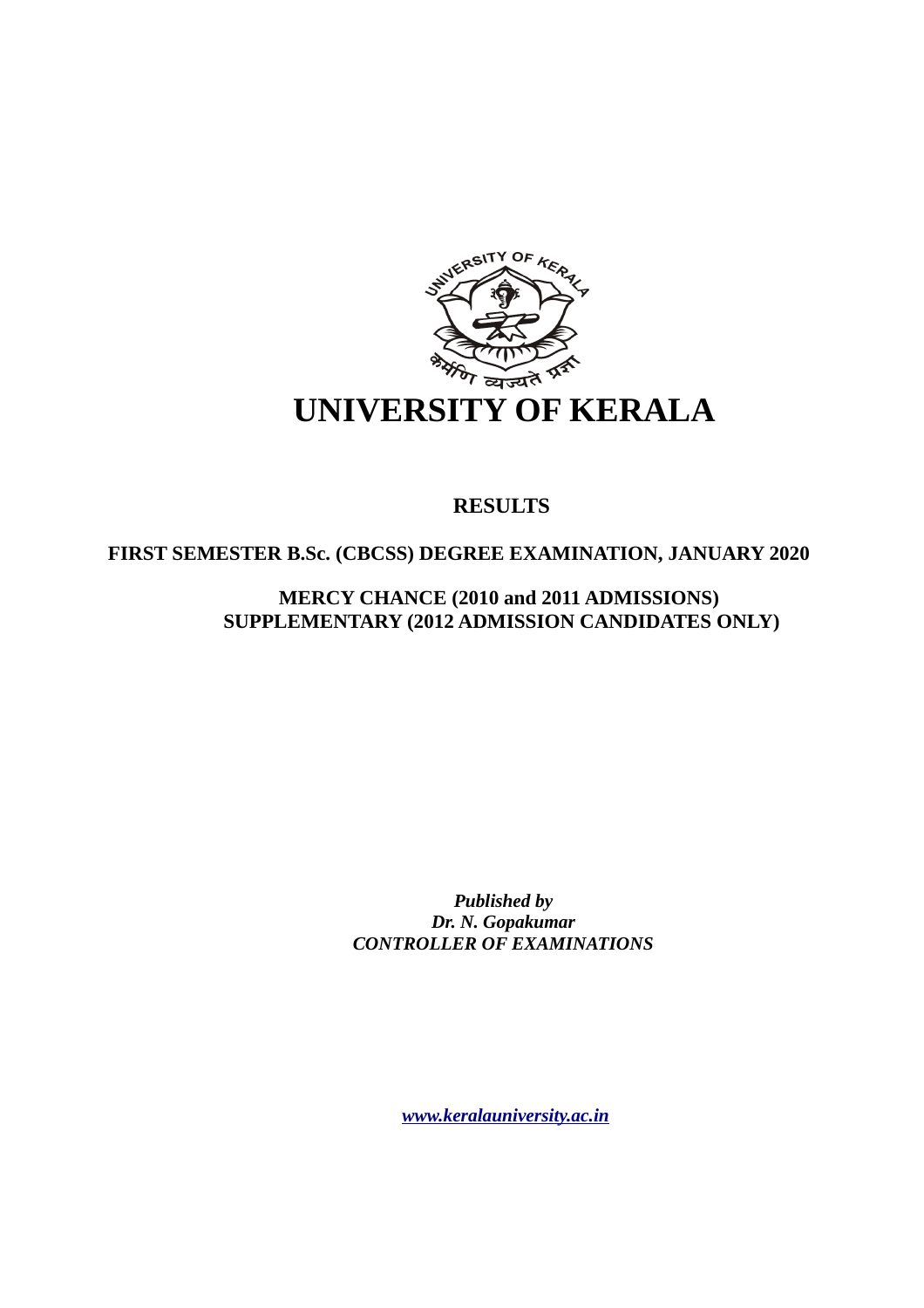**Not to be published before 26.08.2020**



# **UNIVERSITY OF KERALA**

# **Notification**

- 1. The following is the provisional list of Register Numbers of the successful candidates of First Semester B.Sc. Degree Examination January (supplementary -2012 Admission Only, Mercy Chance – 2010 & 2011 Admission) of the First Degree Programme under CBCS System as declared by the Board of Examiners.
- 2. Those who are successful in parts means: either the Candidate has not obtained a separate minimum of 'D' grade in CE and ESE and/or has not obtained a minimum SGPA of 1.50.
- 3. The draft mark lists of Second semester will be made available in the University web site. Candidates can use the draft mark lists for applying for revaluation.
- 4. The last date for on-line Registration for applying for scrutiny & revaluation is 14.09.2020

 **Sd/- Controller of Examinations**

**University Buildings, Thiruvananthapuram, Dated : 26.08.2020**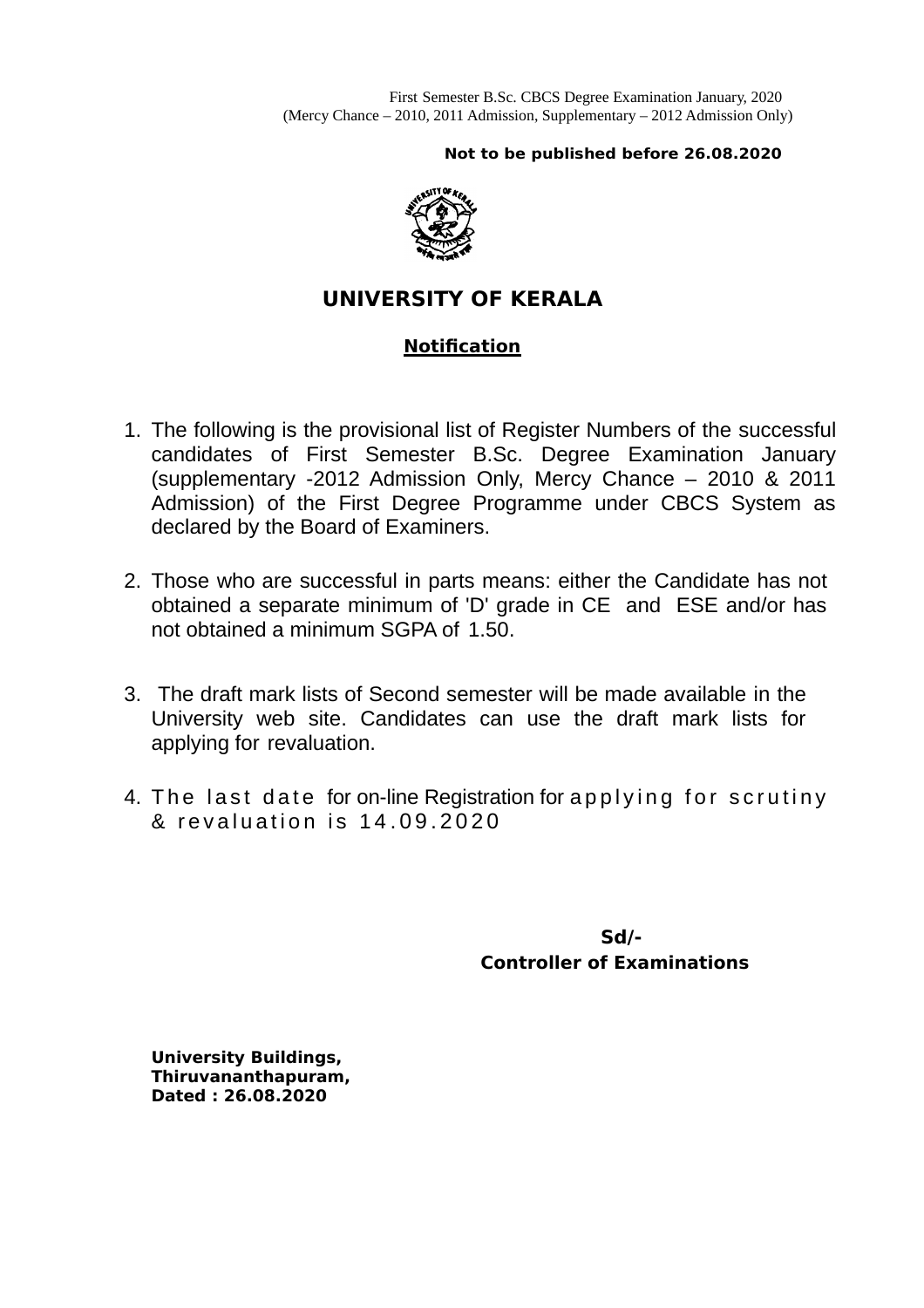First Semester B.Sc. CBCS Degree Examination January, 2020 (Mercy Chance – 2010, 2011 Admission, Supplementary – 2012 Admission Only)

### **UNIVERSITY OF KERALA**

**No.CBCS B.Sc./2020**



Thiruvananthapuram Dated: **26.08.2020**

# **SYNDICATE – IN – CIRCULATION**

**The results of the First Semester B.Sc. Degree Examination January 2020 (supplementary -2012 Admission Only, Mercy Chance – 2010 & 2011 Admission) as declared by the respective Board of Examiners are given below.**

| Programme                                     | <b>Registered</b> | Appeared | Withheld | <b>Passed</b> | Percentage |
|-----------------------------------------------|-------------------|----------|----------|---------------|------------|
| <b>B.Sc. Mathematics</b><br>(2010 Scheme)     | 9                 | 3        | 0        | 1             | 33.33      |
| <b>B.Sc. Physics</b><br>(2010 Scheme)         | 10                | 7        | 0        | $\mathcal{P}$ | 28.57      |
| B.Sc. Botany<br>(2010 Scheme)                 | 8                 | 4        | 0        | 1             | 25.00      |
| B.Sc. Zoology<br>(2010 Scheme)                | 10                | 7        | $\Omega$ | 6             | 85.71      |
| <b>B.Sc. Bio-chemistry</b><br>$(2011$ Scheme) | 1                 | 1        | 0        | 1             | 100.00     |

It is proposed to publish the results on 26.08.2020

 **Sd/- Controller of Examinations**

University Buildings, Thiruvananthapuram, Dated: 26.08.2020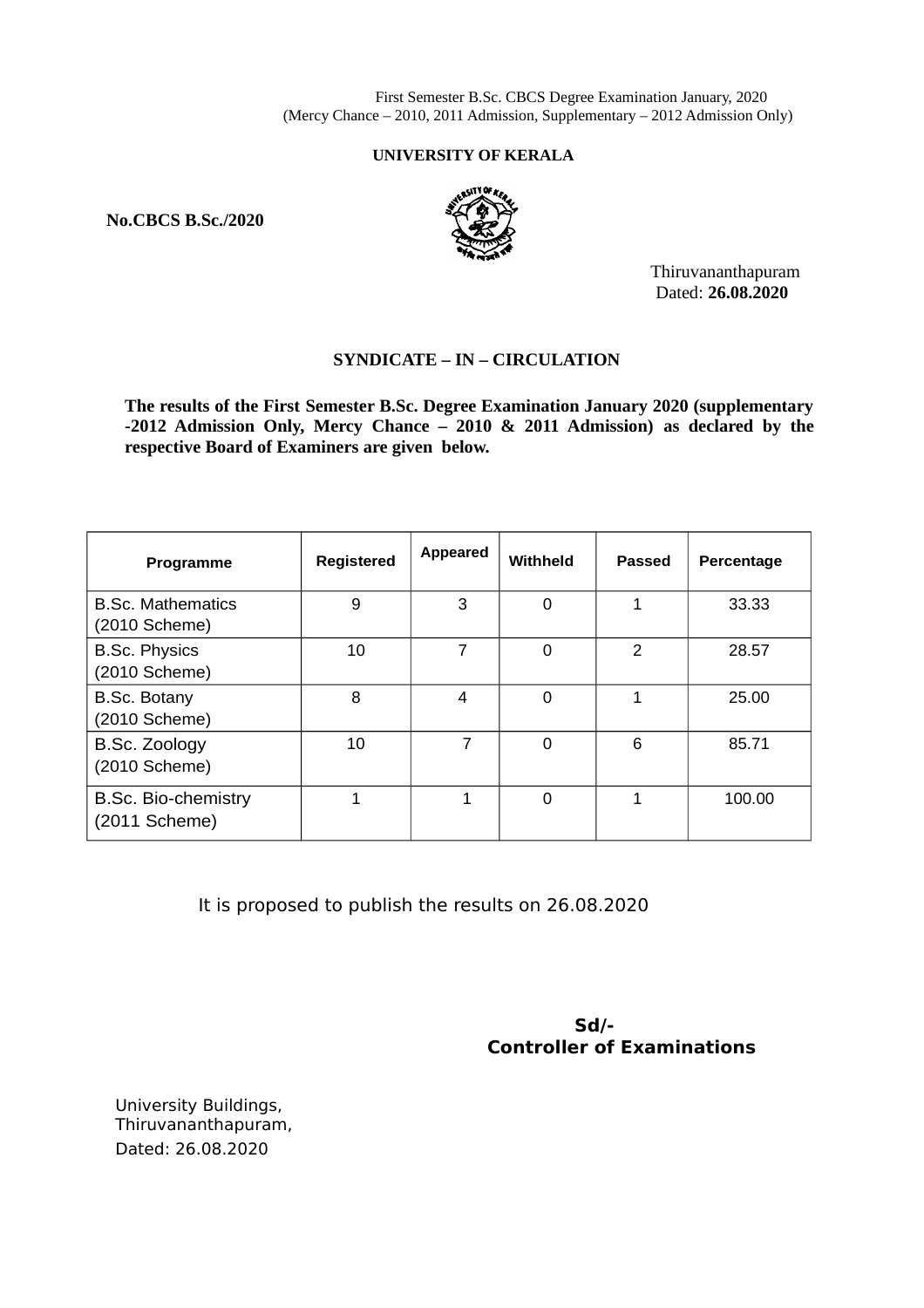**College Code : 100**

# **All Saint's College, Chakai, Thiruvananthapuram**

## **B.Sc. - Botany(245)**

### Passed in Parts (Subject codes given in brackets) 10100014(5)

**College Code : 102**

# **Christian College, Chengannur, Alappuzha**

**B.Sc. - Zoology(250)**

All Pass (Semester scores given in brackets) 10102009(1.62) 010(1.60)

Passed in Parts (Subject codes given in brackets) 10102025(4)

**College Code : 104**

# **Kumbalathu Sankupilla Memorial Dewaswom Board College, Sasthamcottah, Kollam**

**B.Sc. - Zoology(250)**

All Pass (Semester scores given in brackets) 10104001(1.64)

**College Code : 107**

# **Govt. College For Women, Vazhuthacadu, Thiruvananthapuram**

**B.Sc. - Physics(230)**

All Pass (Semester scores given in brackets) 12107007(2.14)

**B.Sc. - Zoology(250)**

All Pass (Semester scores given in brackets) 11107002(1.55)

**College Code : 108**

# **Govt. College, Kariavattom, Thiruvananthapuram**

### **B.Sc. - Geography(205)**

Passed in Parts (Subject codes given in brackets) 11108025(135)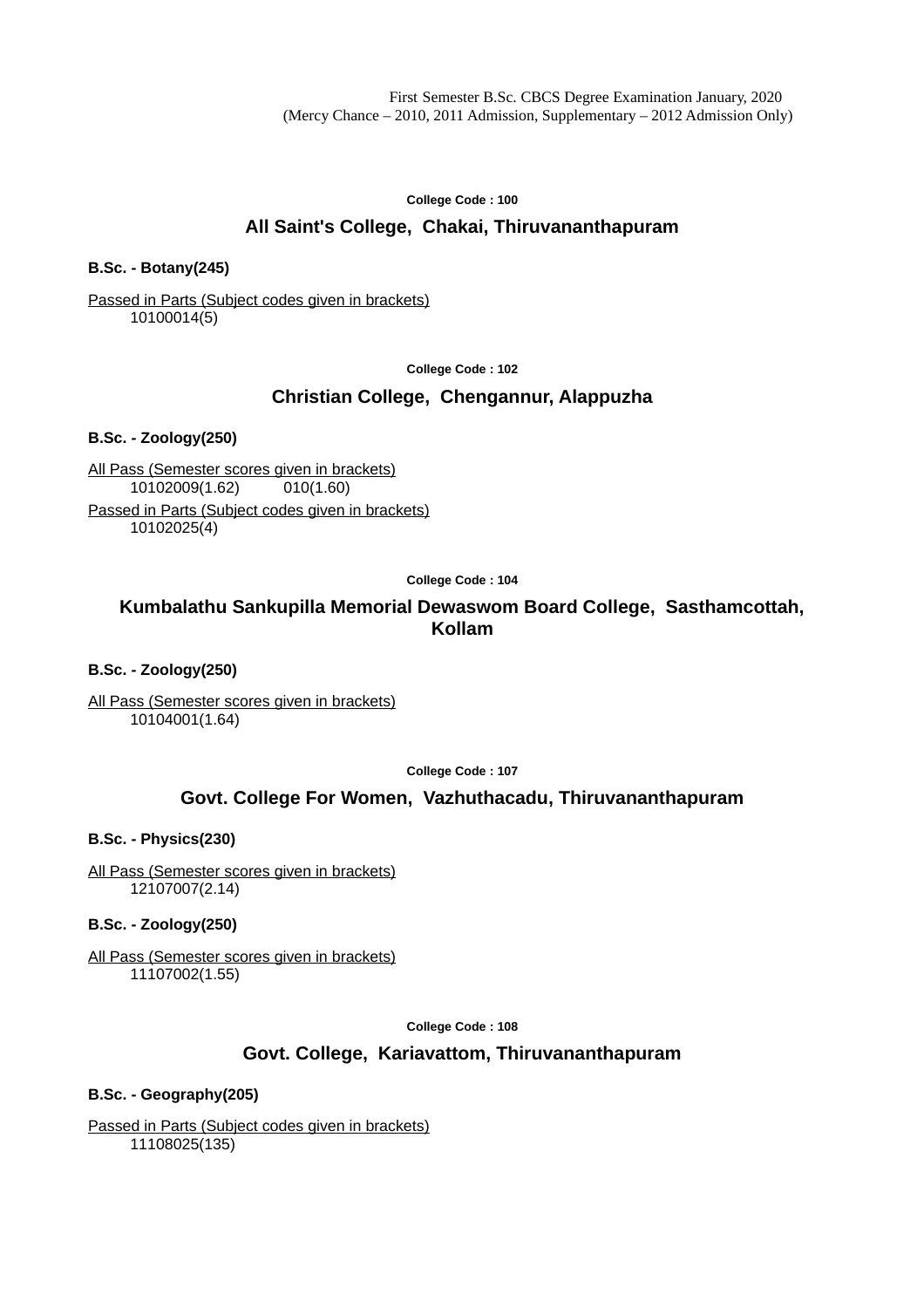#### **B.Sc. - Bio - Chemistry(238)**

All Pass (Semester scores given in brackets) 12108034(1.73)

**College Code : 116**

### **M M N S S College, Kottiyam, Kollam**

**B.Sc. - Zoology(250)**

All Pass (Semester scores given in brackets) 11116009(2.56) 024(2.30)

**College Code : 117**

### **Milad –E-Sherif Memorial College, Kayamkulam, Alappuzha**

#### **B.Sc. - Botany(245)**

All Pass (Semester scores given in brackets) 10117039(1.67)

**College Code : 123**

# **N S S College, Pandalam, Pathanamthitta**

#### **B.Sc. - Mathematics(220)**

All Pass (Semester scores given in brackets) 12123037(1.78)

**College Code : 128**

# **Sree Narayana College, Chengannur, Pathanamthitta**

**B.Sc. - Chemistry(235)**

Passed in Parts (Subject codes given in brackets) 12128002(156)

**College Code : 131**

### **Sree Narayana College, Cherthala, Alappuzha**

**B.Sc. - Zoology(250)**

Passed in Parts (Subject codes given in brackets) 12131003(2)